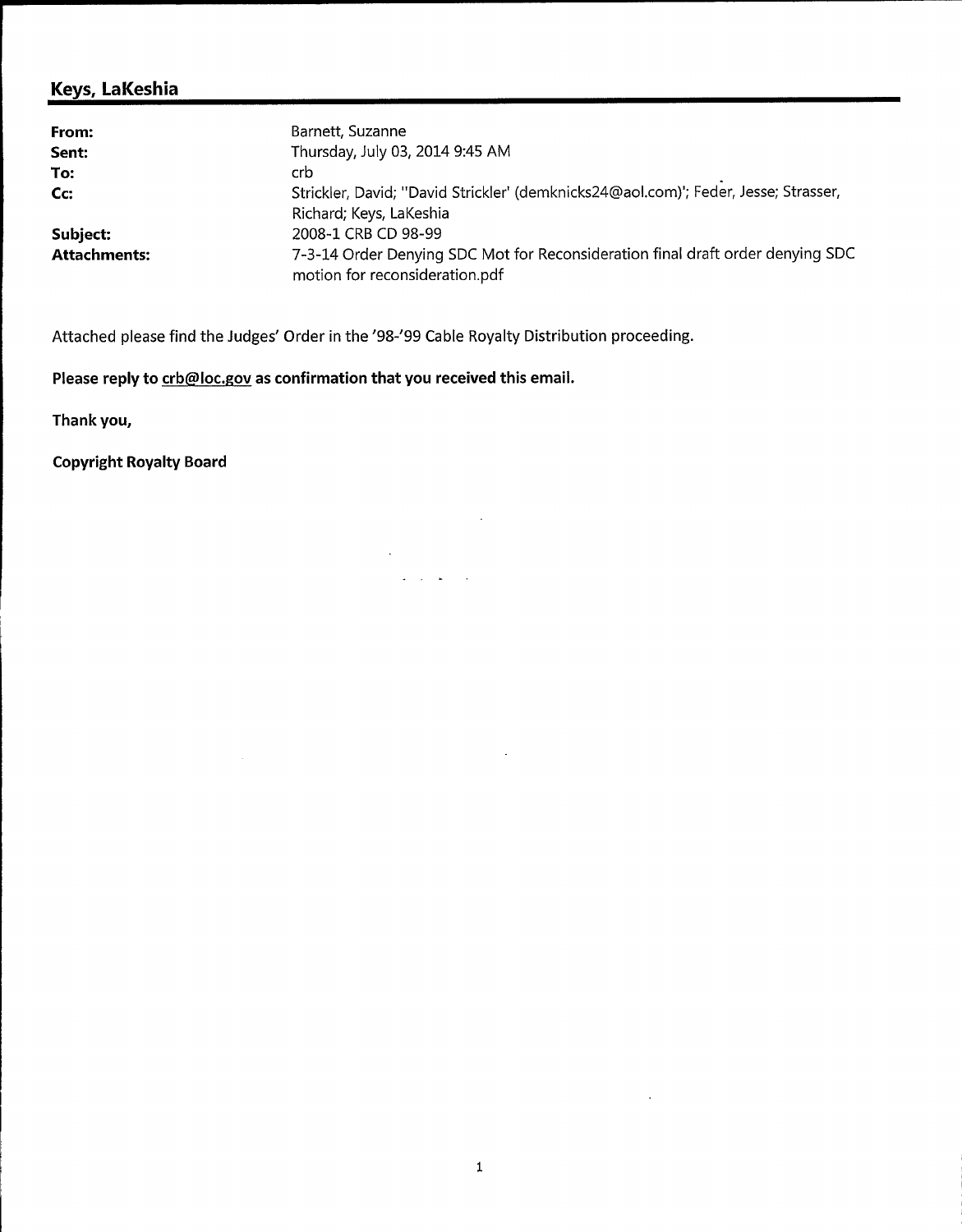## UNITED STATES COPYRIGHT ROYALTY JUDGES The Library of Congress

| In re                               |                                |
|-------------------------------------|--------------------------------|
| Distribution of 1998 and 1999 Cable | Docket No. 2008-1 CRB CD 98-99 |
| <b>Royalty Funds</b>                | (Phase II)                     |

## ORDER DENYING SETTLING DEVOTIONAL CLAIMANTS'S MOTION FOR RECONSIDERATION

On June 18, 2014, the Copyright Royalty Judges (Judges) issued a Ruling and Order Regarding Claims (Claims Ruling) in the present proceeding. The Settling Devotional Claimants (SDC) filed a motion (Motion) requesting reconsideration of one aspect of the Claims Ruling. IPG filed a timely opposition to the Motion. The Judges now DENY that Motion.

### BACKGROUND

The Copyright Act and the Judges' procedural regulations do not explicitly permit a party to file a motion for reconsideration. Indeed, the SDC do not state the statutory or legal authority that they assert governs their Motion. However, the Judges clearly have authority under 17 U.S.C.  $\S$  802(f)(1)(A) to consider and rule on a motion for reconsideration of an interlocutory ruling after a preliminary claims hearing. See, e.g., Order Denying IPG Motion to Reconsider Preliminary Hearing Order Relating to Claims Challenged by SDC, Docket No. 2008-2 CRB CD 2000-20003, <sup>1</sup> (May 14, 2013).

Given this implied statutory authority, the Judges have previously set forth the following standard of review applicable to motions for reconsideration:

Motions for reconsideration must be subject to a strict standard in order to dissuade repetitive arguments on issues that have already been fully considered.... Such motions should be granted only where:

- (1) there has been an intervening change in controlling law;
- (2) new evidence is available; or
- (3) there is a need to correct a clear error or prevent manifest injustice.

 $\mathcal{L}_{\mathcal{A}}(\mathcal{A})=\mathcal{L}_{\mathcal{A}}(\mathcal{A})\mathcal{A}=\mathcal{A}$  .

Order Denying SoundExchange 's Motion to Reconsider the Board's Order Requiring, in Part, the Production of Certain Income Tax Returns, Docket No. 2005-1, 1 CRB DTRA (May 3, 2006) (henceforth "Order, Docket No. 2005-1") (citing Regency Commun. Inc. v. Cleartel Commun., Inc., 212 F. Supp. 2d 1, 3 (D.D.C. 2002)). See also Order Denying Motions for Rehearing, Docket No. 2011-1, CRB PSS/Satellite II

> Order Denying SDC Motion For Reconsideration - <sup>1</sup>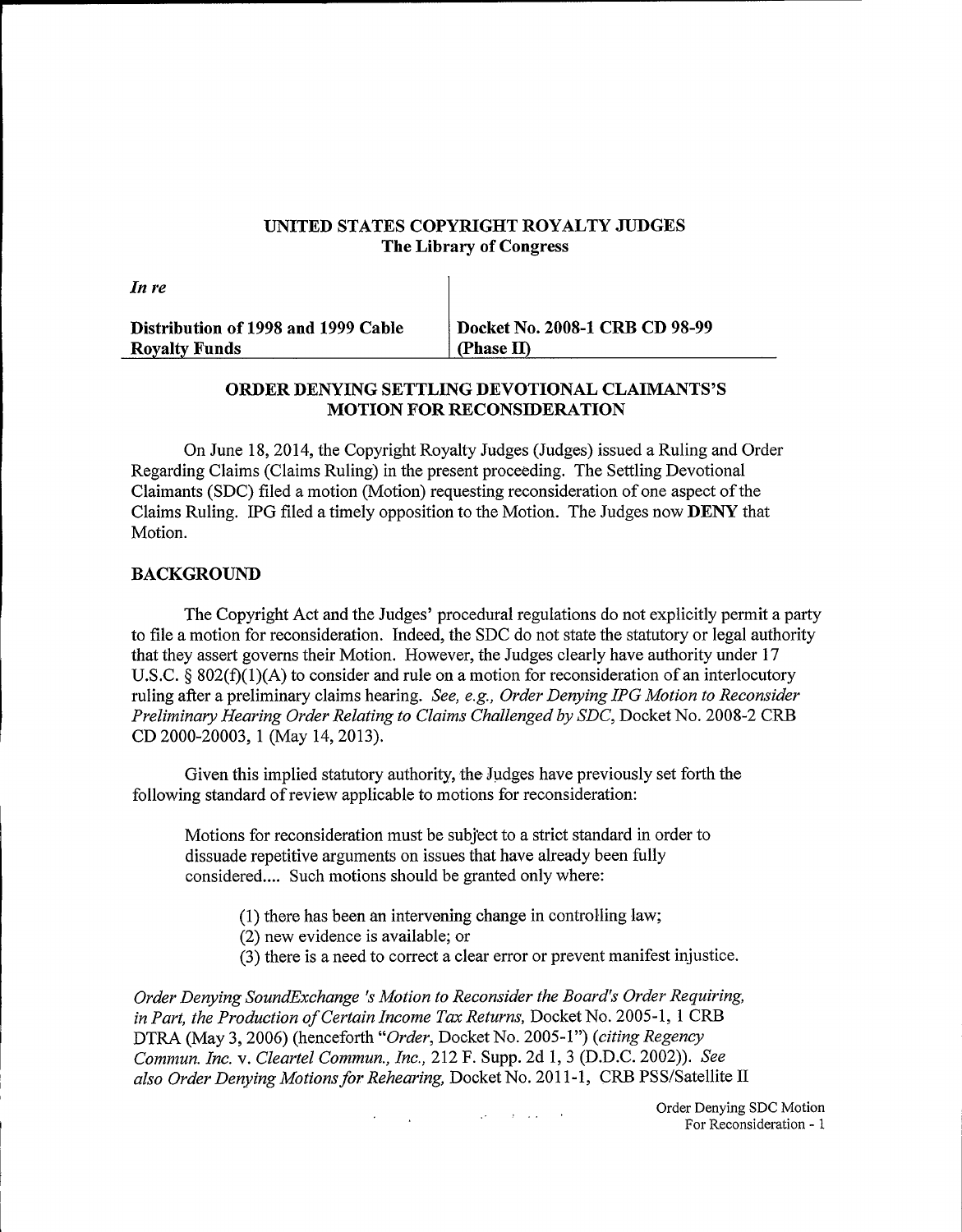(January 30, 2013). Satisfaction of one or more of these standards is necessary as reconsideration motions are not "intended to afford the opportunity to re-litigate previously decided matters." Order, Docket No. 2005-1, supra.

The SDC do not assert the existence of any intervening change in the law. The Motion must, therefore, necessarily rest on the existence of new evidence (the second category) or the need to correct a clear error or prevent manifest injustice (the third category). The Judges do not find, and the SDC do not overtly argue, either ofthese factors. The SDC are simply and improperly attempting to re-litigate an issue that the Judges have decided.

#### DISCUSSION.

The SDC's Motion asks for reconsideration of the Judges' decision to admit into evidence—over the SDC's objection—the perpetuated testimony of Ms. Jan Harbour. Ms. Harbour is the chief financial officer of Kenneth Copeland Ministries, one of the claimants that IPG purports to represent in this Phase II distribution proceeding. The SDC objected to the admission of this testimony because Ms. Harbour's attorney (with the passive acquiescence of IPG's attorney) instructed her not to answer certain questions posed by the SDC's counsel. See Declaration of Matthew MacLean, Esq., Ex. D at 8 (MacLean Declaration).

The SDC obtained Ms. Harbour's perpetuated and transcribed testimony pursuant to a prior order of the Judges. That order granted the SDC's motion seeking to issue "requests" for information and documents to Ms. Harbour (and others), provided the SDC clearly mark each written request "on the first page in bold and capital letters" that it was a request and not a subpoena. Order Granting in Part SDC Motion for Request for Additional Evidence, etc., Docket No. 2008-1 CRB CD 98-99 (Phase II) (April  $25<sup>th</sup> Order$ ).

The April 25<sup>th</sup> Order directed that the parties should examine each witness on the record, under oath or on penalty of perjury, in the presence of counsel.  $Id$ . The Order allowed counsel to examine and cross-examine the witness and required all counsel to preserve evidentiary objections on the record. The Judges reserved ruling on any evidentiary objection until a party offered the perpetuated testimony of the witness.

# April 25<sup>th</sup> Order.

A. The Claims Ruling Correctly Held that the SDC Did Not Comply with the<br>
April  $25^{th}$  Order.<br>
The SDC failed to include on their request the conspicuous notation required by<br> *Order*. The SDC acknowledge in the Motion p The SDC failed to include on their request the conspicuous notation required by the *April*  $25<sup>th</sup> Order$ . The SDC acknowledge in the Motion papers that they indeed "failed to comprehend" the instruction in the Order regarding the language needed to carefully distinguish a "request" from a "subpoena." MacLean Declaration,  $\oint$  6. The SDC acknowledge further that this failure was an "oversight" on the part of counsel. MacLean Declaration, 114. They also acknowledge that the April 25<sup>th</sup> Order, like all orders, was "to be obeyed, and that careful attention to detail is required." Declaration of Clifford M. Harrington,  $\P 4$ .

 $\mathcal{L}^{\mathcal{L}}(\mathbf{q})$  and  $\mathcal{L}^{\mathcal{L}}(\mathbf{q})$  and  $\mathcal{L}^{\mathcal{L}}(\mathbf{q})$  and  $\mathcal{L}^{\mathcal{L}}(\mathbf{q})$ 

 $\mathcal{F}(\mathcal{L}^{\mathcal{A}}(\mathcal{F}))$  . The following the contribution of  $\mathcal{F}(\mathcal{L}^{\mathcal{A}}(\mathcal{F}))$ 

 $\sim 10$ 

Order Denying SDC Motion For Reconsideration - 2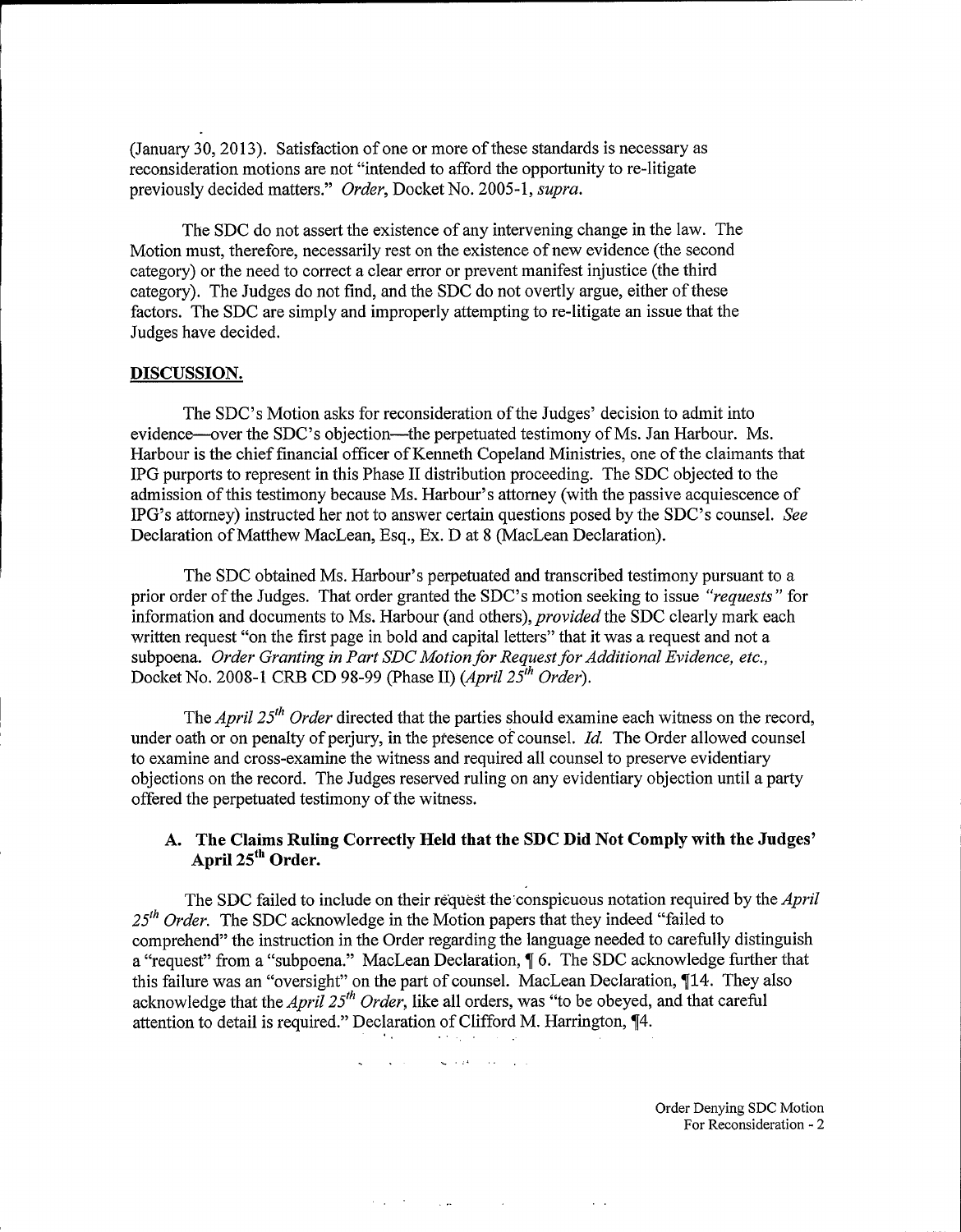Although the SDC acknowledge that they should have obeyed the *April*  $25<sup>th</sup> Order$ , they nonetheless assert that their conduct may be excused because they deemed the issuance of the requests permitted by the April 25<sup>th</sup> Order as "merely pro forma." SDC Motion, at 2. The SDC's prior actions, however, belie the characterization of the requests as "merely pro forma" in nature. The SDC twice previously moved for the issuance of "subpoenas" (rather than "requests"), raising arguments that the Judges denied.<sup>1</sup> Only thereafter did the SDC move—for a third time—seeking additional information, this time requesting the issuance of "requests" instead of "subpoenas." Thus, the SDC were well aware of the distinction between a document identified as a "subpoena" and one identified as a "request." The requests the Judges allowed to issue were not in any sense "merely pro forma."

The Judges further find no basis to reconsider their ruling based upon any post hoc rationale proffered by the SDC in the present Motion. On the first day of the two-day hearing, the Judges asked SDC's counsel why they had failed to comply with the requirement in the Order to include the wording needed to distinguish the requests from subpoenas. In response, the SDC's counsel replied: "[I]f we were supposed to include that as a bold statement then it's not there. If it was required by the order then I apologize, it was an oversight." 5/5 no time during the remainder of the two days of hearings did the SDC provide a further der to include the wording needed to distinguish the requests from subpoenas. In response SDC's counsel replied: "[I]f we were supposed to include that as a bold statement then it there. If it was required by the order the alternative explanation for its failure to include the required language in the requests. Only now, after considering the Judges' reaction to that failure, does the SDC advance a different and more particular argument.

The SDC's new argument is that they did not think the words "not a subpoena" had to be included in the capitalized and bold-faced letters, or even that they had to be included at all. MacLean Declaration,  $\P6$ . Rather, they state that they understood that only the word "request" had to be capitalized and in bold. Id. The Judges find this argument unavailing, in significant part because it has been proffered for the first time on this Motion for reconsideration.

Further, the SDC's claimed misunderstanding of the language does not follow reasonably from the language itself. Again, the pertinent language of the Order states:

[T]he Judges authorize the SDC to deliver to a person or entity receiving the request a document in the like form to a subpoena but clearly marked on the first page in bold and capital letters that it is a request and not a subpoena.... The SDC shall also provide a copy of this Order to any person or entity receiving a request.

*April 25<sup>th</sup> Order* at 5. The SDC claims that it interpreted this language to mean that only the word "request" needed to be set forth in bold and capital letters—rather than the words "not a

 $\mathcal{O}(\mathcal{F}^{\mathcal{A}})$  , where  $\mathcal{O}(\mathcal{A})$  is a subset of  $\mathcal{O}(\mathcal{A})$ 

<sup>&</sup>lt;sup>1</sup> On November 21, 2013, the SDC filed an initial motion for the issuance of subpoenas that it subsequently withdrew on December 5, 2013, before the Judges had ruled on that motion. The SDC's second motion for the issuance of subpoenas was denied by the Judges in an order dated April 3, 2014 Motion, because the Judges found that no statutory power permits the issuance ofsubpoenas in distribution proceedings.

SDC's counsel it appeared also and stated replacing that they it had with modified their prior<br>
1 'request' ...." Mo Motion draft at subpoenas 3. However, "by the removing final page counsel also stated that they had modified their prior draft subpoenas "by removing the word 'subpoena'<br>it appeared and replacing it with 'request' ...." *Motion* at 3. However, the final page of the document<br>by the SDC re prepared by the SDC requesting Ms. Harbour's testimony characterizes the document as a "subpoena." See MacLean Declaration, Ex. D.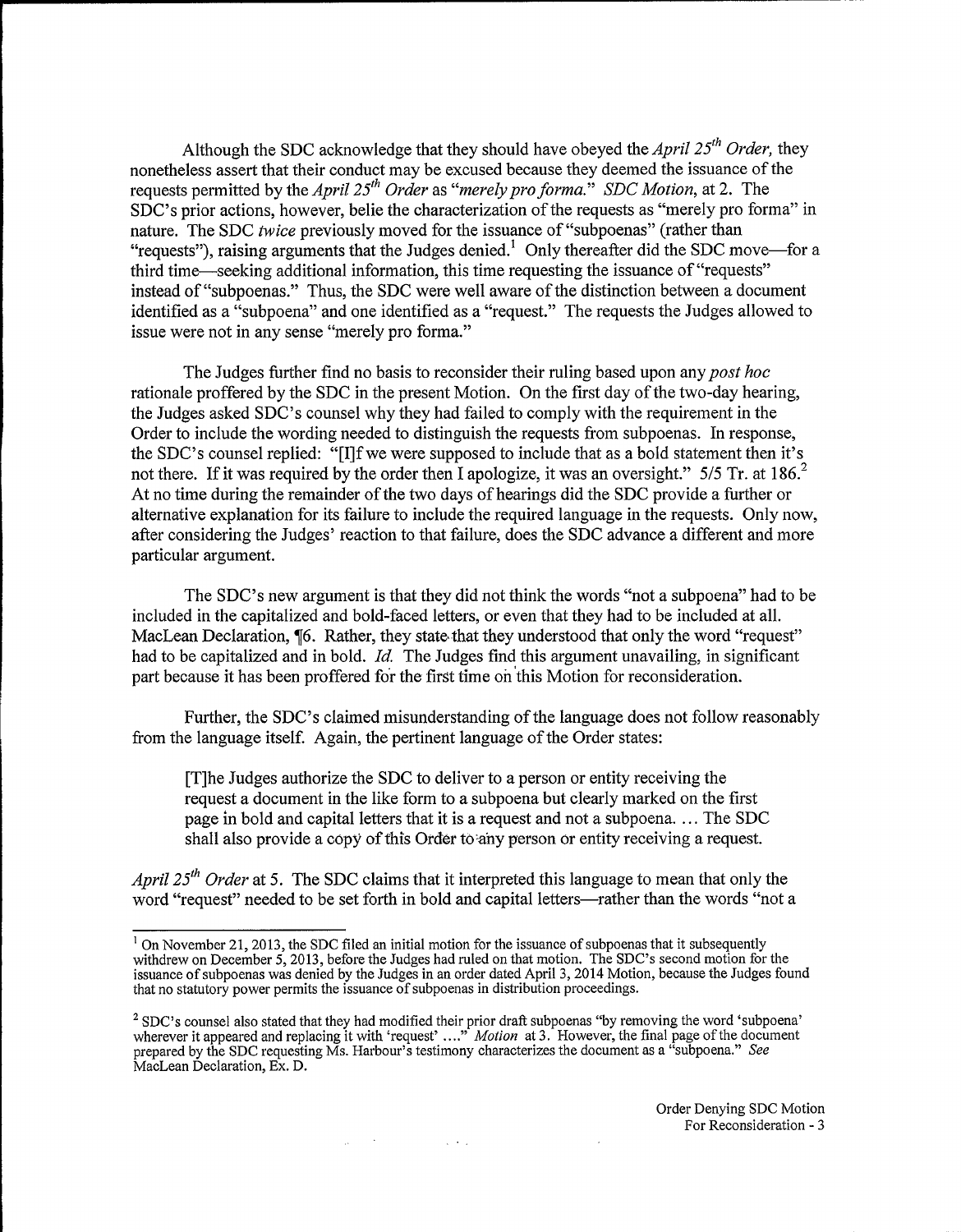subpoena." The SDC's interpretation is unreasonable because it renders the phrase "and not a subpoena" mere surplusage. In effect, the SDC wrongly interprets this quoted language as though it were in parentheses. Additionally, if the SDC were subjectively uncertain as to the language required within the Request, counsel could have asked the Judges for clarification, especially since the SDC describes this procedure as a "first-of-its-kind." Motion at 2.

The SDC deny any intent to deceive witnesses into thinking that the requests constituted commands issued by the Judges.<sup>3</sup> However, the failure of the SDC to include the ordered language within the requests created more than a concern that witnesses might be misled.<sup>4</sup> The Judges are obliged to follow scrupulously the strictures of the statute. An important purpose of the required language was to differentiate between a "subpoena" and a "request" because they are statutorily distinct approaches for the acquisition of information. See 17 U.S.C.  $\S$ 803(b)(6)(C)(viii) and (ix); April  $25<sup>th</sup> Order$  at 2-3.

## B. The Claims Ruling Properly Weighed the Facts and Circumstances Relating to the Harbour Deposition.

The Judges disagree with the SDC's characterization of their ruling regarding the admission ofMs. Harbour's deposition testimony as a "sanction." The perpetuated testimony that was admitted related to Ms. Harbour's alleged knowledge of the identity of the owner of the program for which IPG seeks royalties in this proceeding. MacLean Certification, Exhibit D at 40-44. The questions Ms. Harbour's counsel instructed her not to answer related to a different issue, viz., whether IPG had the authority to represent the purported copyright owner (Kenneth Copeland Ministries) in this proceeding. *Id.* at  $10-40$ <sup>5</sup>

As explained in the June 18<sup>th</sup> Claims Ruling, the Judges faced a dilemma: either *i*) accept Ms. Harbour's testimony as to the copyright ownership issue, despite her counsel's interference regarding questions relating to IPG's representation of the copyright owner, or *ii*) reject her

In that regard, the SDC assert that their conduct while arranging for witnesses to provide material or testimony demonstrates the absence of any intent on their part to deceive. Nonetheless, there is no dispute but that the SDC<br>failed to include within all of the requests the bold faced and capitalized language required by the April the absence of which had the capacity to mislead witnesses. A purpose of the April 25<sup>th</sup> Order in requiring such a conspicuous notice was to avoid such a misleading effect. The SDC speculates that its *other* actions and comments caused the witnesses to appreciate the voluntary nature of the requests, but such speculation cannot excuse the SDC's failure to abide by the language required by the April 25<sup>th</sup> Order, that was designed to avoid any such possible misleading effect.

<sup>&</sup>lt;sup>4</sup> The SDC did not indicate that it provided the witnesses who received the requests a copy of the April 25<sup>th</sup> Order, as also required by the April 25th Order. Although the SDC may have assumed that IPG would provide a copy to the witnesses, that assumption would not excuse the SDC's "careful attention" to that requirement of the April Order as well

<sup>&</sup>lt;sup>4</sup>The SDC did not indicate that it provided the witnesses who received the requests a copy of the *April 25<sup>th</sup>* Order, as also required by the *April 25th Order*. Although the SDC may have assumed that IPG would provide Harbour's testimony was to answer "questions about the ownership of television programs broadcast by cable and satellite ... with respect to Kenneth Copeland Ministries," MacLean Declaration, Exhibit D at.17, he unilaterally declined to ask questions on that topic after Ms. Harbor was instructed not to answer questions concerning IPG's right to represent that claimant. It is not uncommon, though, in discovery or perpetuation depositions for counsel to<br>make the full record—notwithstanding stated objections—for a later ruling or, if *in extremis*, to conta officer (or officers in this case), for a contemporaneous instruction or ruling regarding the conduct of the deposition.